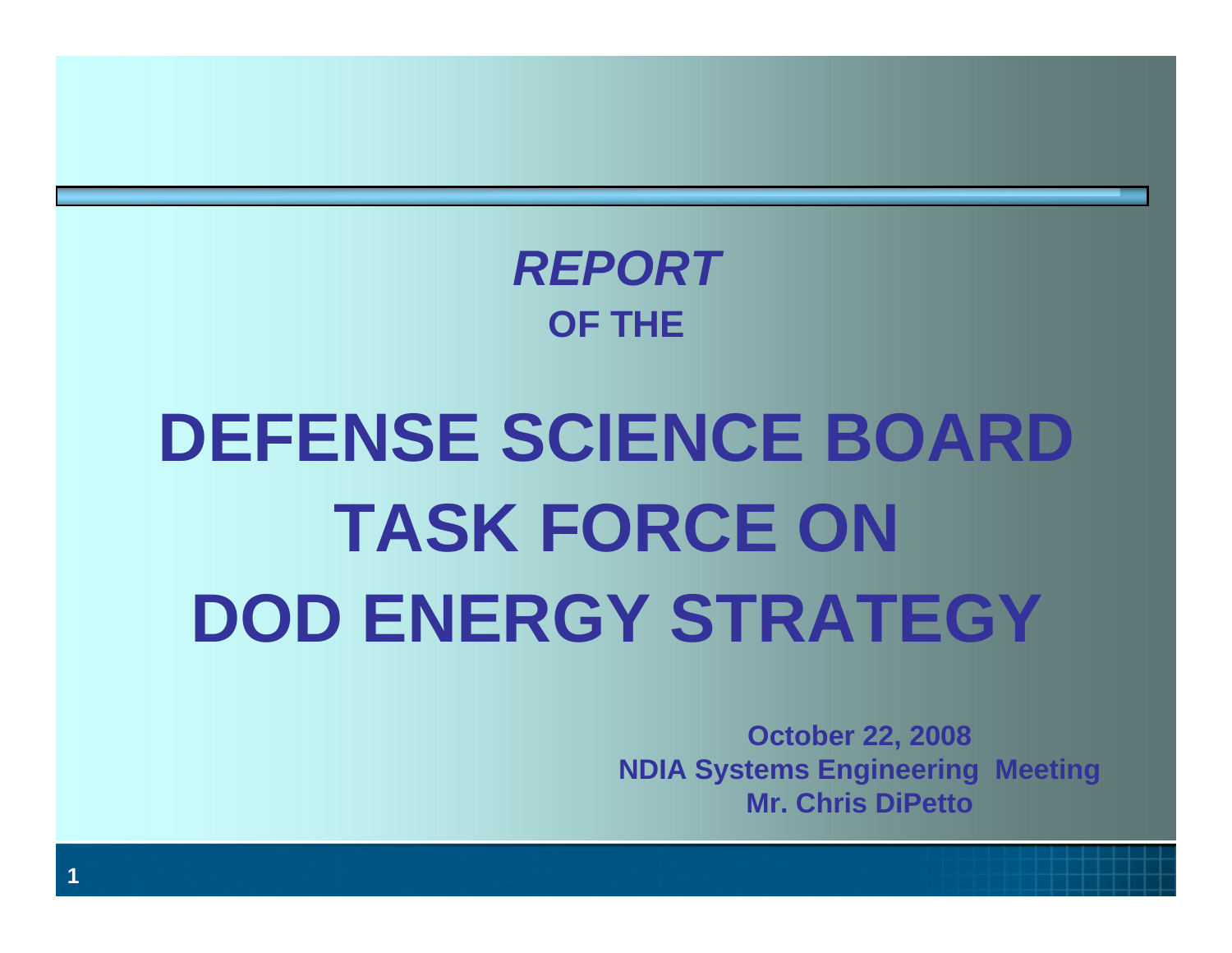# **Task Force Leadership**

- Study Co-Chairmen
	- Dr James Schlesinger
	- Gen Michael Carns, USAF Ret
- • Policy Panel Chairman
	- Mr. James Woolsey, BAH
	- Ms. Gueta Mezzetti, Consultant
- Platform Panel Co-Chairs
	- ADM Greg Johnson, USN
	- GEN Greg Martin, USAF
- Facilities Panel Chairman
	- VADM Al Konetzni, USN
- R&D Panel Co-Chairs
	- Dr. Ed Reedy, GTRI
	- Dr. Jeff Tester, MIT
- Executive Secretaries
	- Mr. Chris DiPetto ODUSD (A&T)
	- Mr. Jack Taylor ODUSD (S&T)

77 Task Force members and government advisors May 2006 to March 2007: 10 months, 37 meetings, 143 briefings March 2007 to February 2008: 11 months of deliberations and writing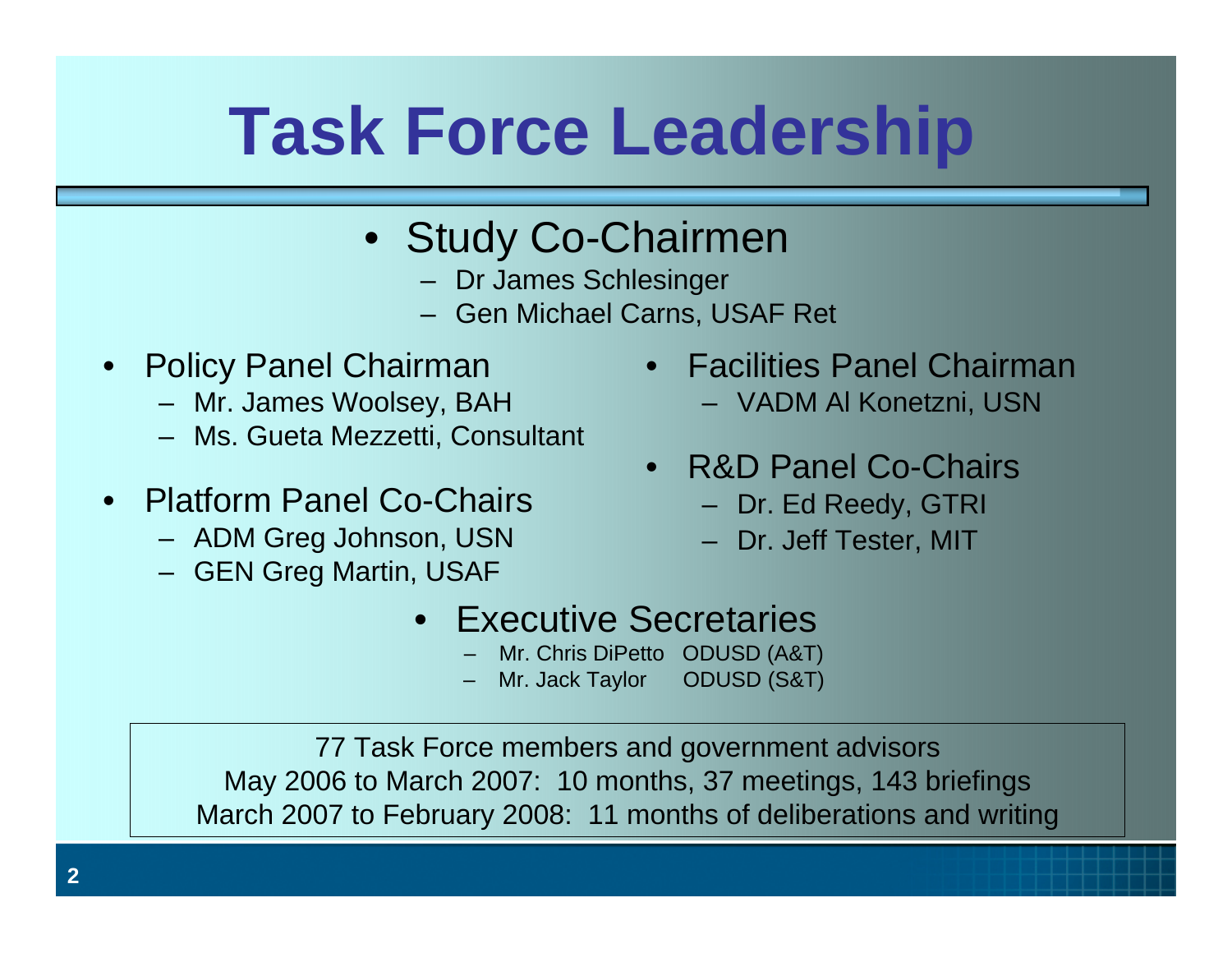# **Key Findings**

- • Two primary energy risks to DoD
	- **Unnecessarily high and growing operational fuel demand increases mission risk**
	- Critical missions at fixed installations are at unacceptable risk from extended power loss
- • DoD lacks the strategy, policies, metrics, information, and governance structure necessary to properly manage its energy risks
- $\bullet$  There are technologies available now to make DoD systems more energy efficient, but they are undervalued, slowing their implementation and resulting in inadequate S&T investments.
- $\bullet$  There are many opportunities to reduce energy demand by changing wasteful operational practices and procedures.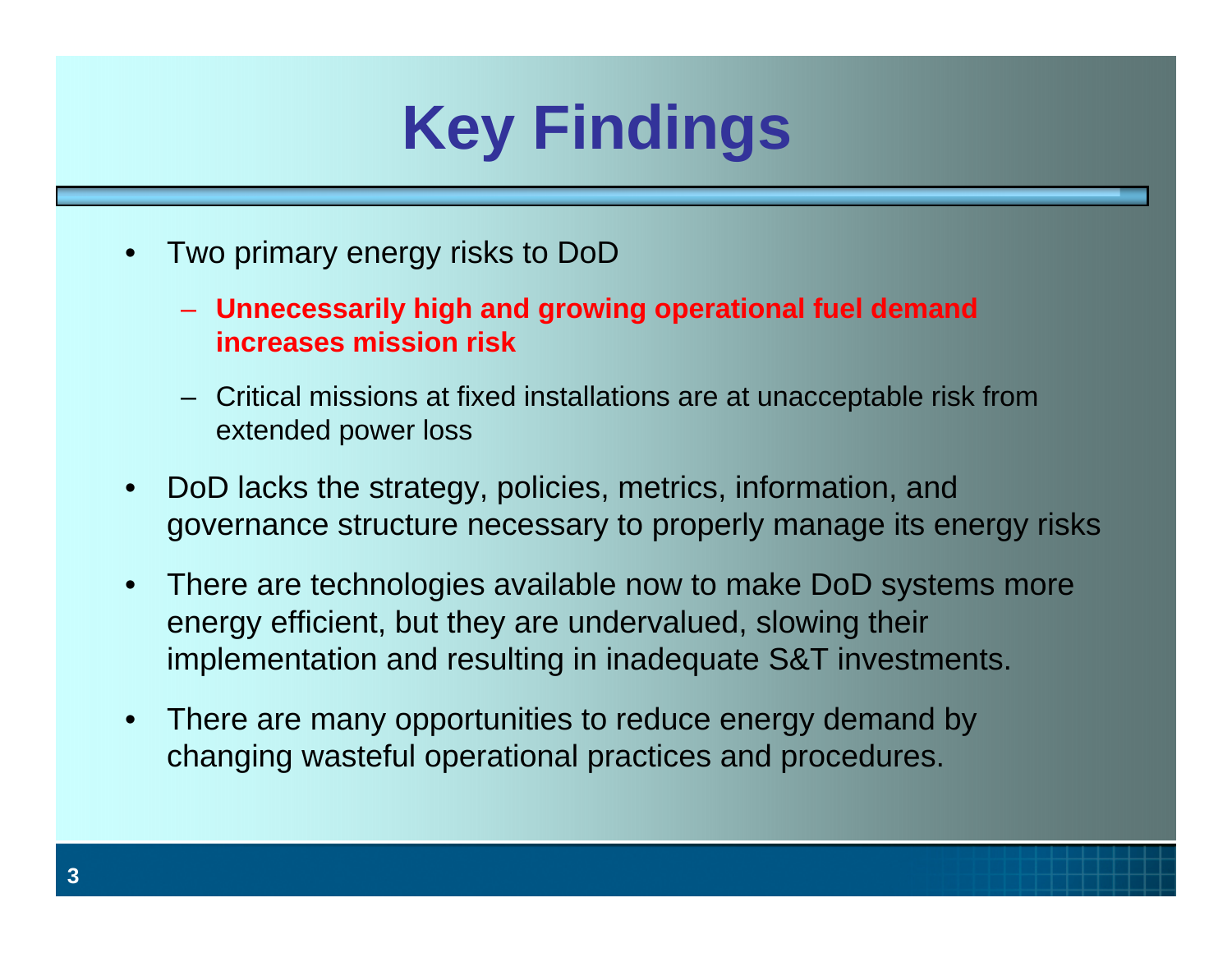# **DoD Energy Space**

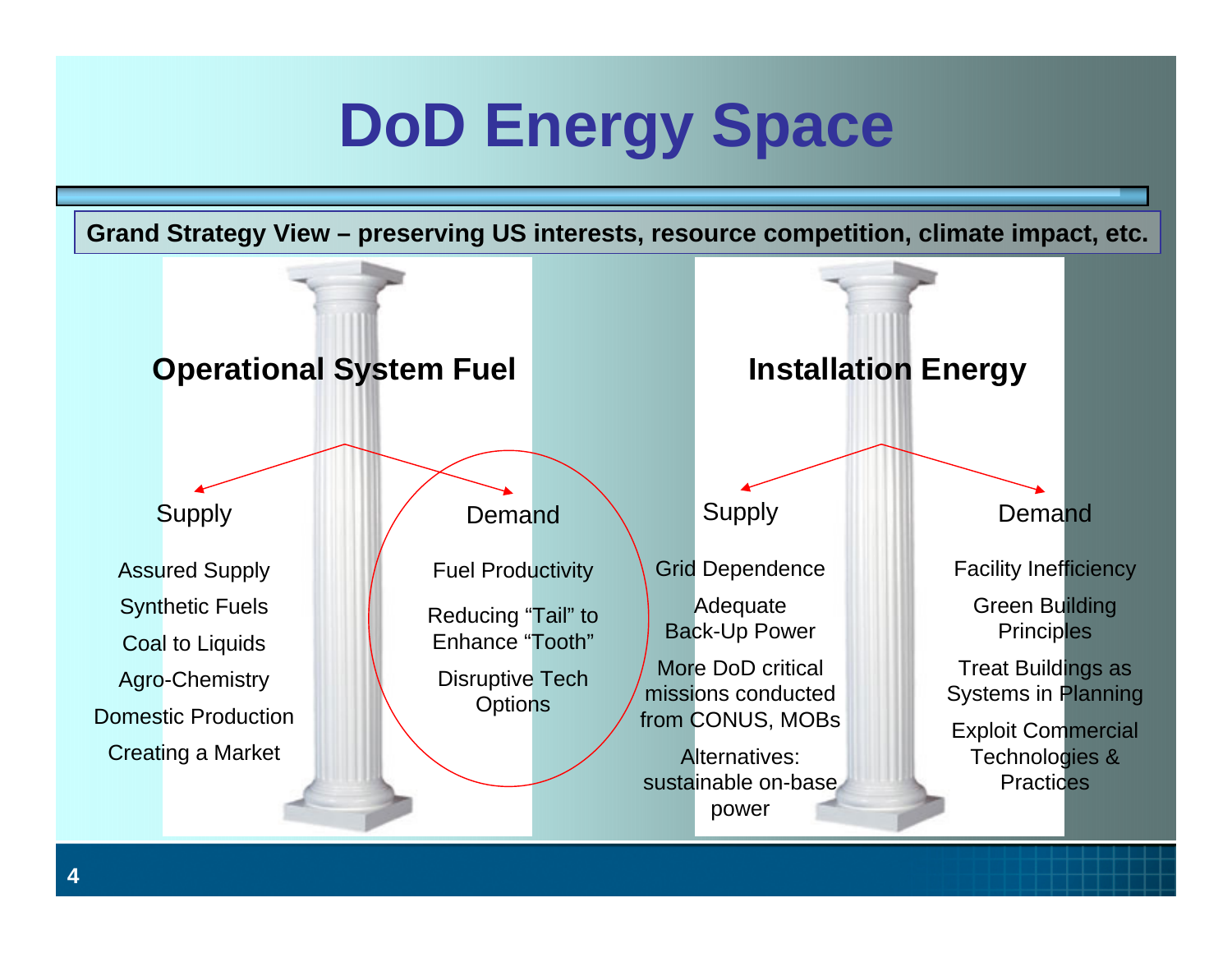## **Out of Sight, Out of Mind**



*We're not managing the bigger Energy bill and tradespace* 

**5**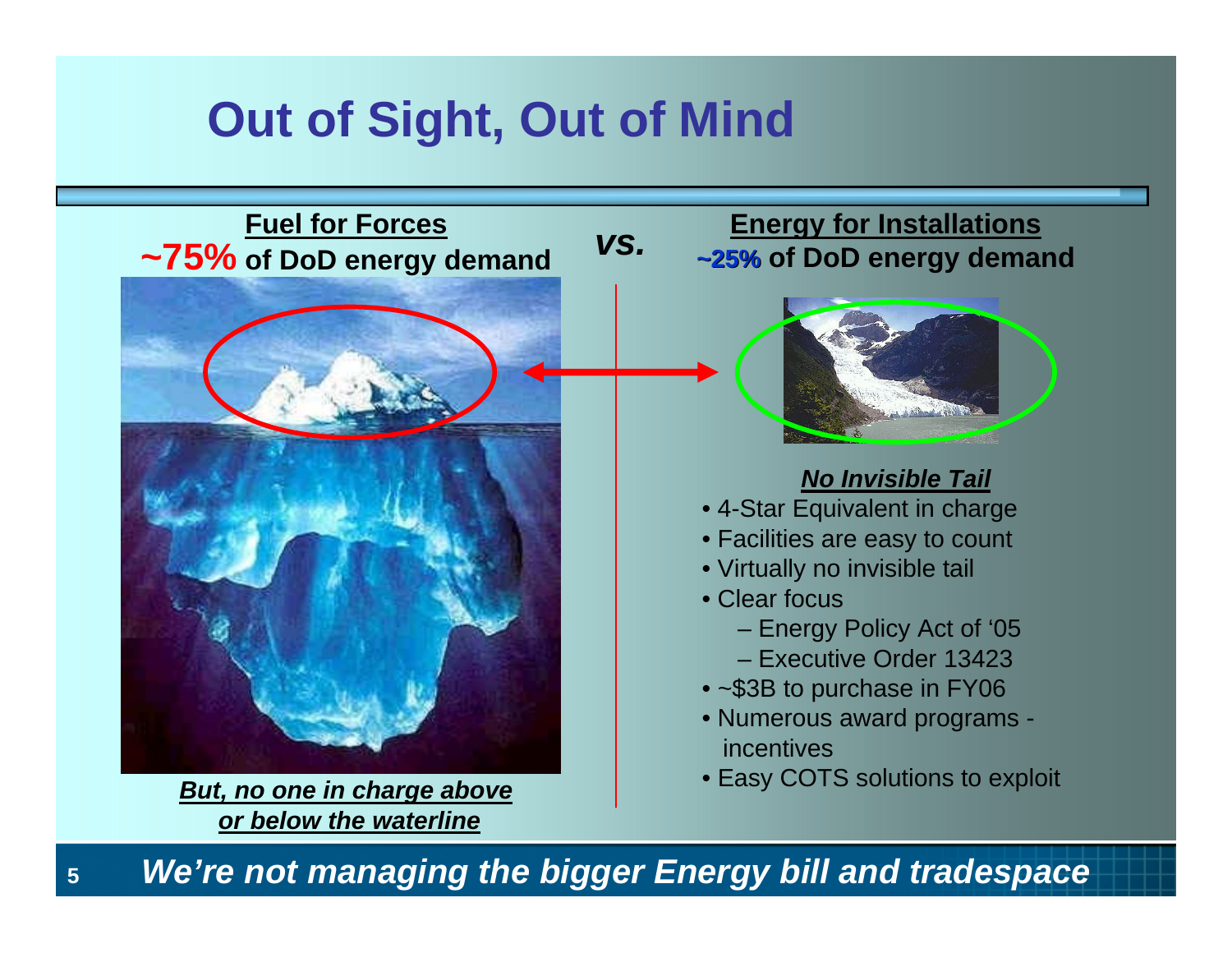# **DoD Fuel Supply Chain**

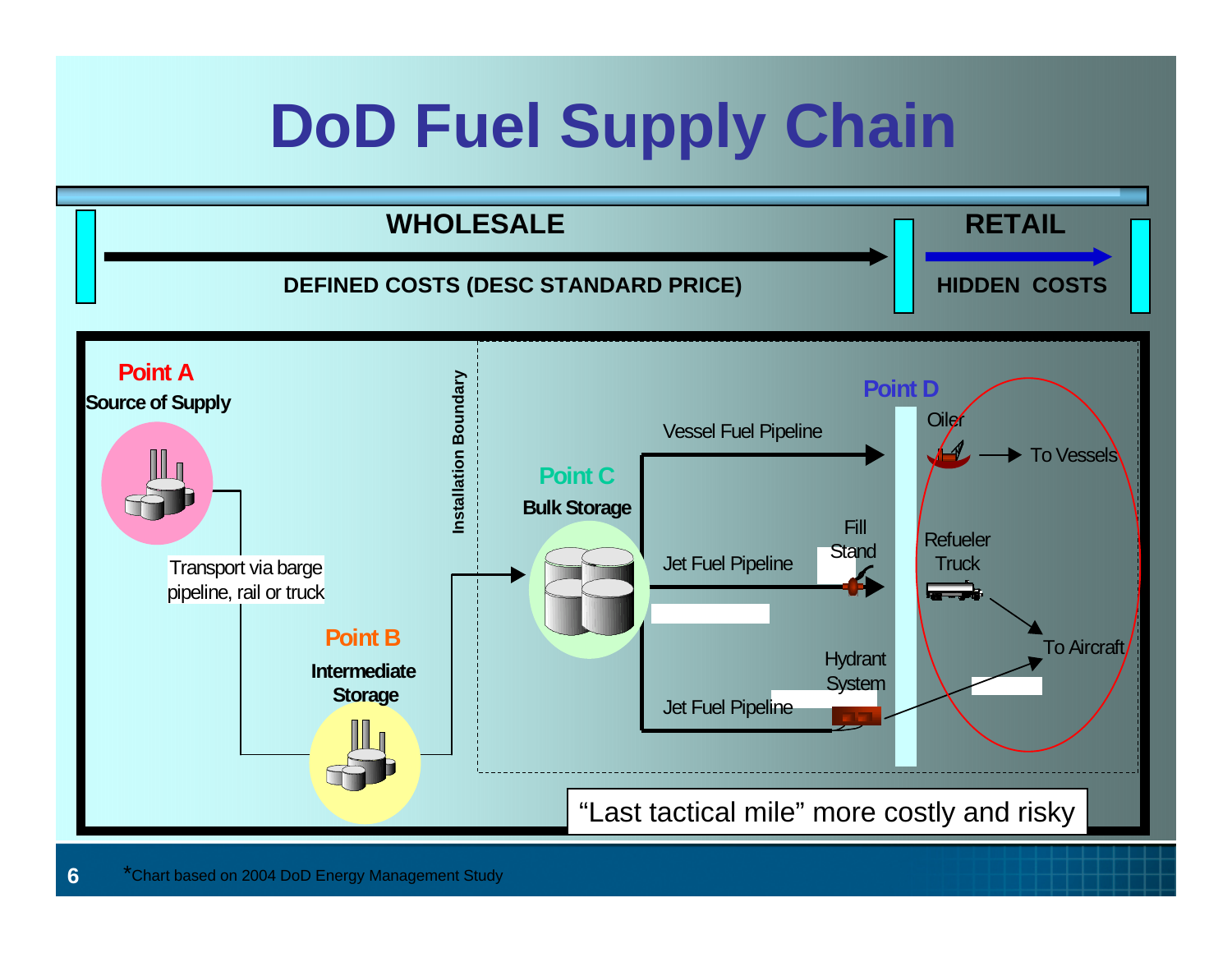# **Perspective on Fuel for DoD**

- • Petroleum-based fuels will remain the primary energy source for DoD mobile platforms for the next 25+ years
- • DoD use: ~ 0.3million barrels per day (bpd) compared to >80m bpd globally and ~21m bpd domestically
- •DoD has eminent domain over fuel contracts
- • DESC maintains robust global network of supply points and sources for all types of DoD fuels



**7***DoD has very low strategic fuel supply risk – focus elsewhere*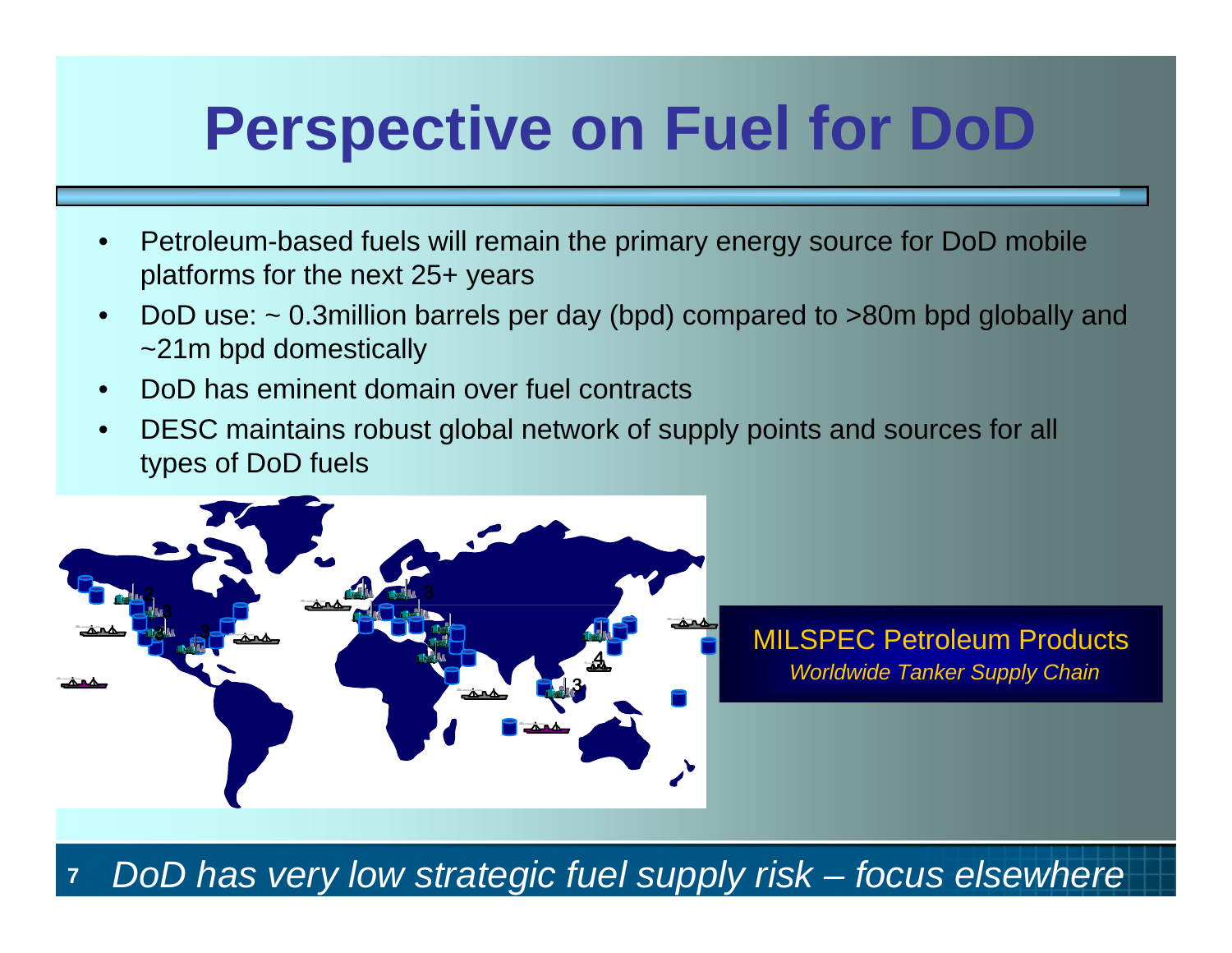# **…and its unrecognized burdens**

- Impairs Operational Effectiveness
	- –Vulnerability to forces and mission
	- Increases casualties
	- –Constrains maneuver, limits endurance
	- – Dilutes combat effectiveness by increasing force protection demands
- Increases Cost
	- **Harry Committee** Increases budget effects of volatile energy prices
	- **Harry Committee** Funds used for energy are not available to buy capability
- Skews Force Structure Toward Support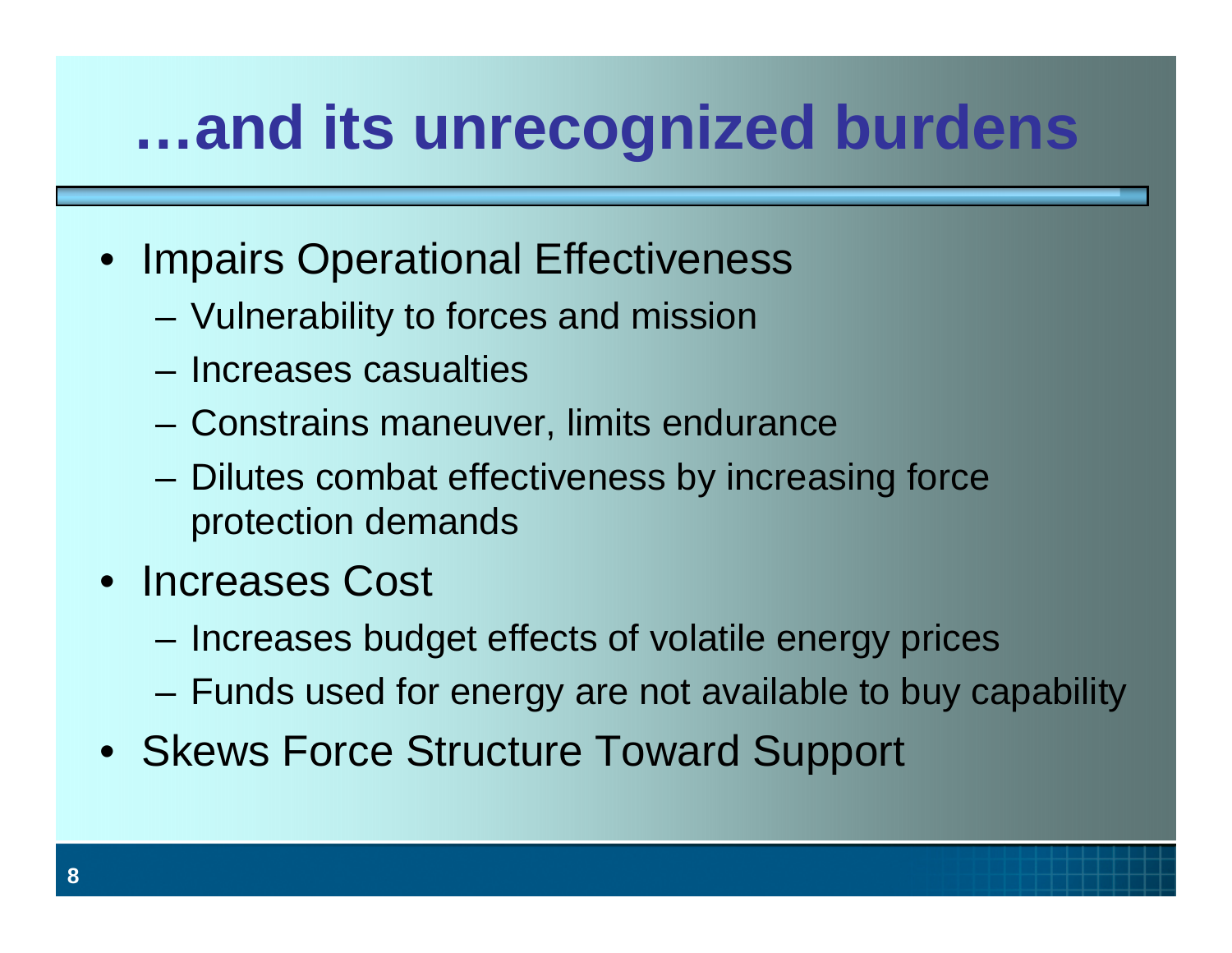# **High Operational Fuel Demand**

Gen James Mattis, USMC

• "Unleash us from the tether of fuel"

Lt Gen Richard Zilmer, USMC, Al-Anbar Commander

- Urgent request to reduce military dependence on fuel\*
- Road-bound convoys, supply lines vulnerable to insurgent attack by ambush and IEDs
- Personnel loss rates, continued casualty accumulation can to jeopardize mission success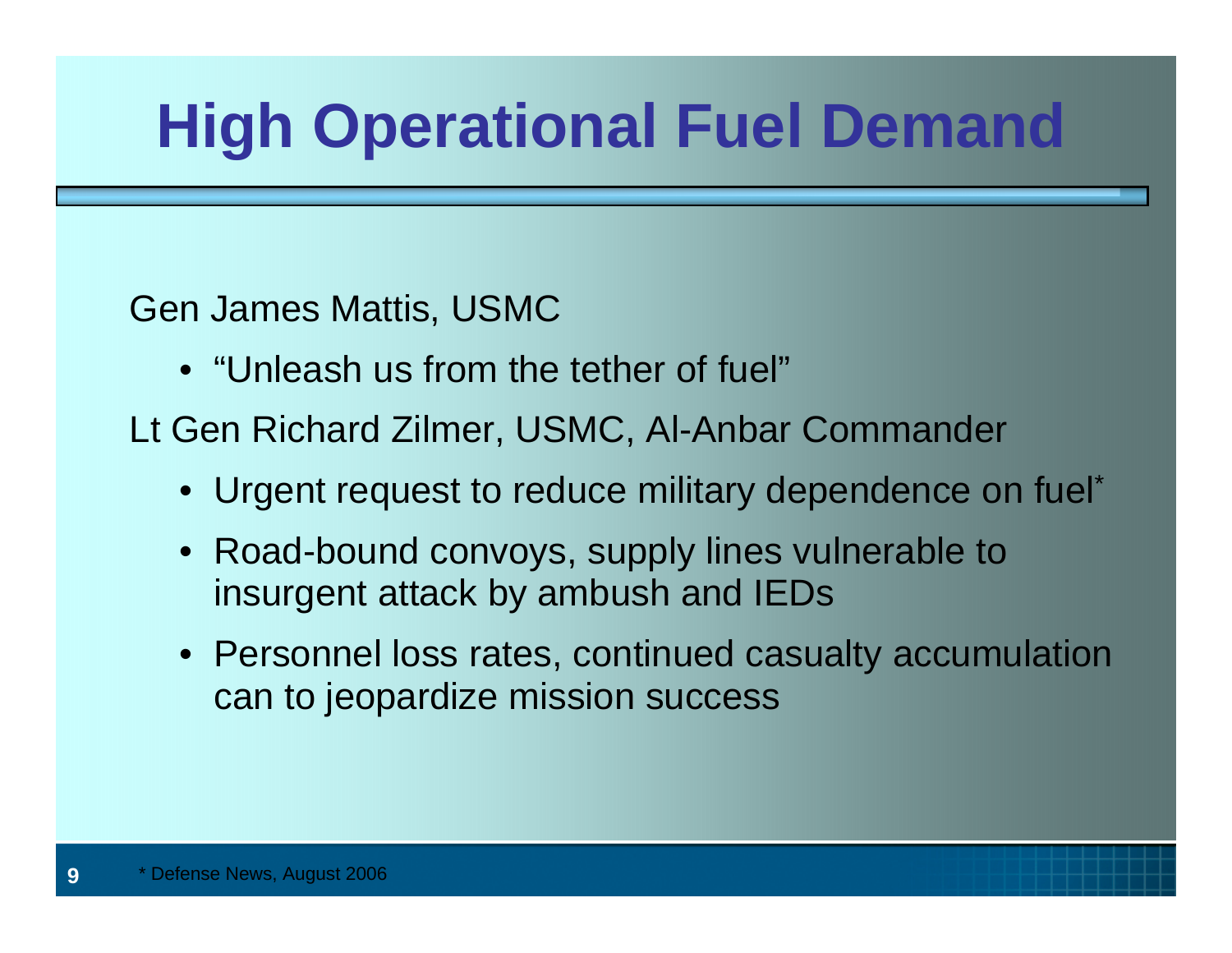## **"Price" is not "Cost"**

#### **Fuel for DoD** *Operations*



### *Direct Price*

~\$12B to purchase in FY07

### *Indirect Costs*

Huge "tail" to deliver

- Airborne tanking
- Refueling trucks & helos
- Navy oilers
- Personnel
- Force Protection

*Fiscal and Operational Costs from DoD's fuel demand are orders of magnitude bigger than we appreciate*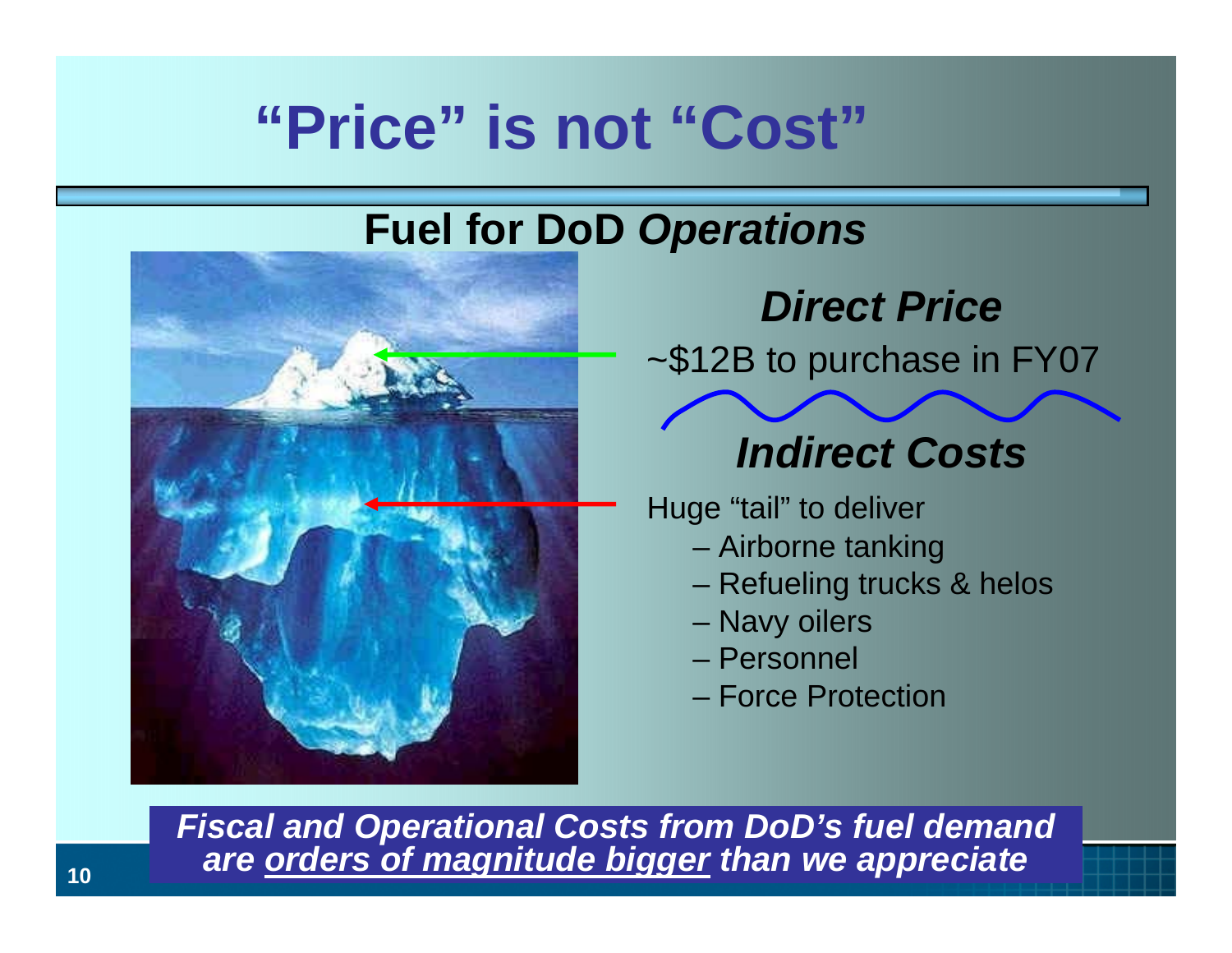## **…delivery is the real cost**

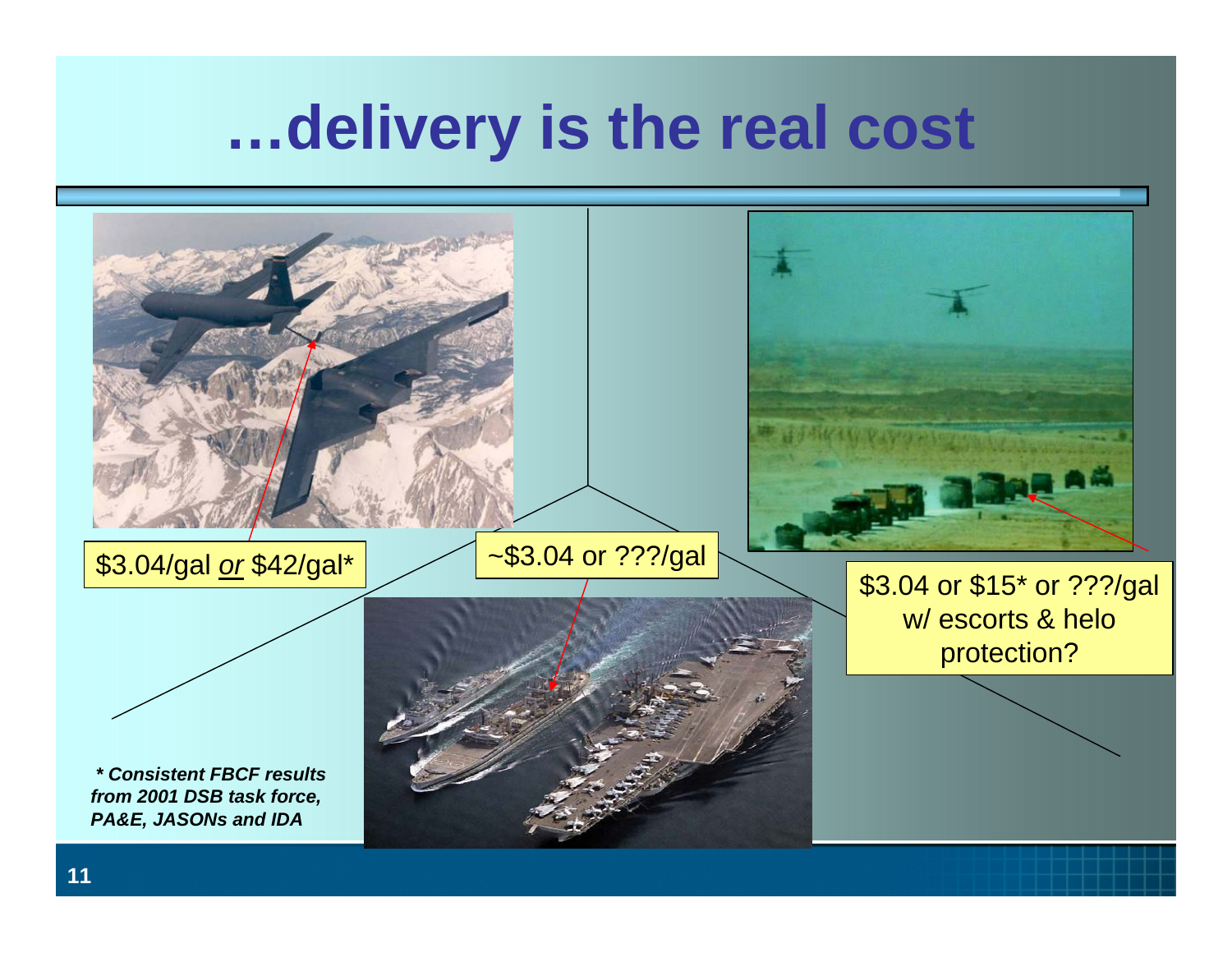# **The Fully Burdened Cost of Fuel**

**FBCF is the commodity price plus the total lifecycle cost of all people and assets required to move and protect fuel from the point of sale to the end user.**



**FBCF is a decision tool for giving delivered fuel due consideration in the operational & risk tradespace**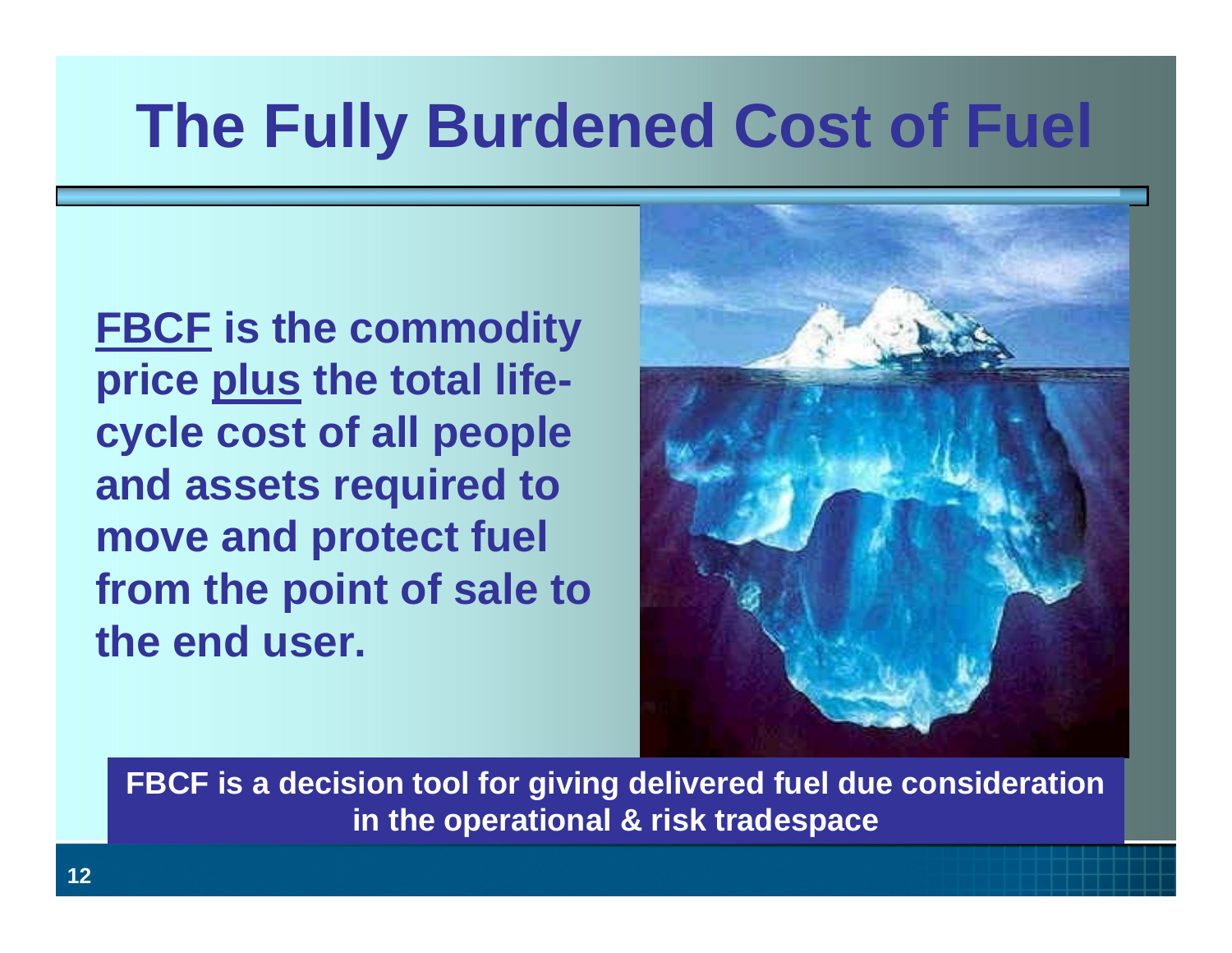# **New "Energy" Technologies**

- • Land Systems
	- Lighter, more resilient materials
	- Control systems
	- Innovative design concepts
	- More efficient propulsion systems
		- •Stirling cycle opposed engine
		- •Hybrid drive
		- •Electric drive
- • Fixed Wing Systems
	- Blended wing body
	- Lightweight materials
	- Novel actuator technologies
	- Populated flatwire
	- Adaptive propulsion systems
- • Soldier Systems
	- Higher density batteries
	- Power starved electronics designs
	- More efficient solar charging







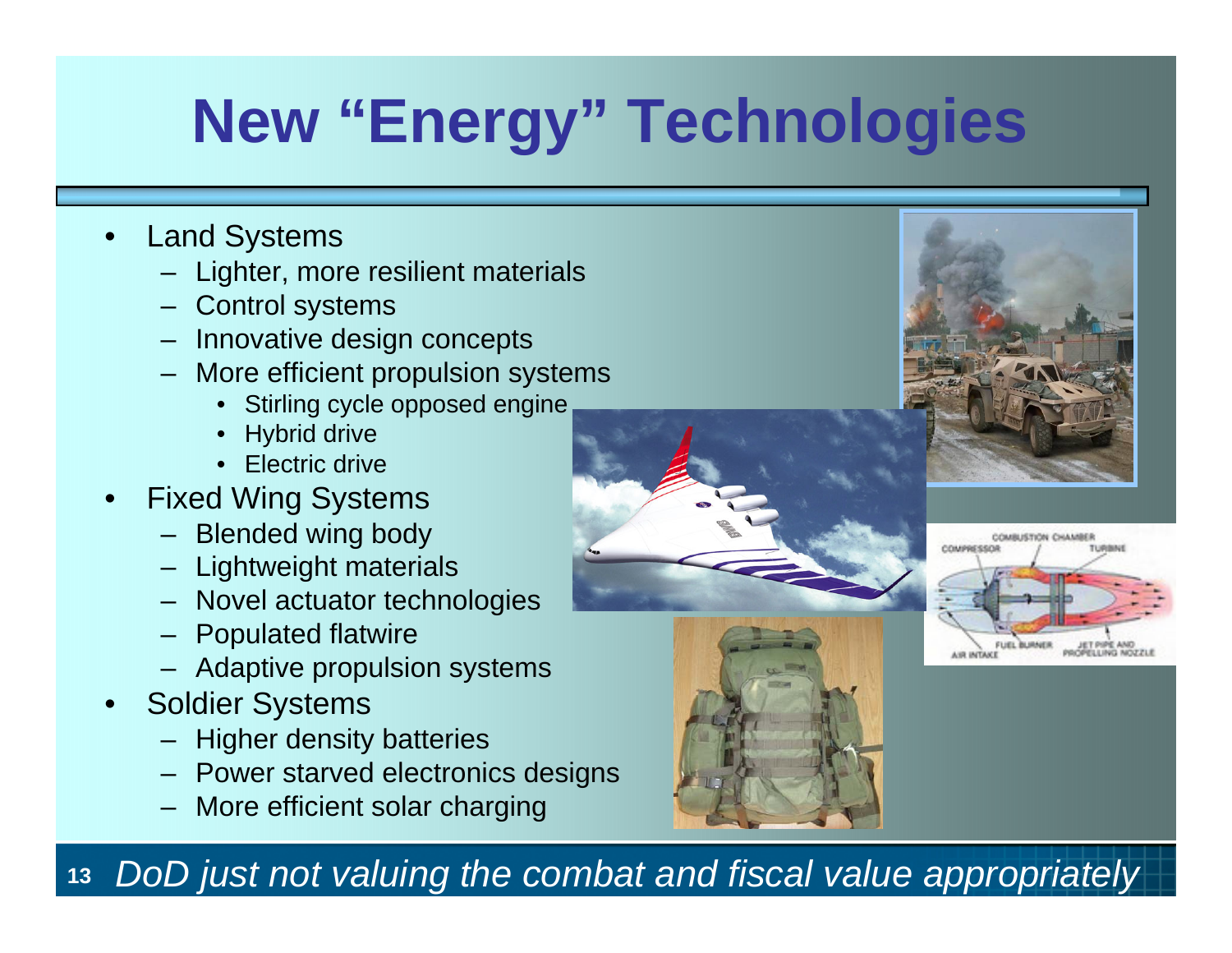# **And it's not just combat systems**

### **Today's Top 10 Battlefield Fuel Users**

**SWA scenario using current Equipment Usage Profile data**

*Of the top 10 Army battlefield fuel users, only #5 and #10 are combat platforms*

Shooter

Shooter

- **1.Truck Tractor: Line Haul C/S 50000 GVWR 6X4 M915**
- **2.Helicopter Utility: UH-60L**
- **3. Truck Tractor: MTV W/E**
- **4.Truck Tractor: Heavy Equipment Transporter (HET)**
- *5. Tank Combat Full Tracked: 120MM Gun M1A2*
- **6. Helicopter Cargo Transport: CH-47D**
- **7.Decontaminating Apparatus: PWR DRVN LT WT**
- **8. Truck Utility: Cargo/Troop Carrier 1 1/4 Ton 4X4 W/E (HMMWV)**
- **9. Water Heater: Mounted Ration**
- *10. Helicopter: Attack AH-64D*

**14**Source: CASCOM study for 2001 DSB using FASTALS for SWA.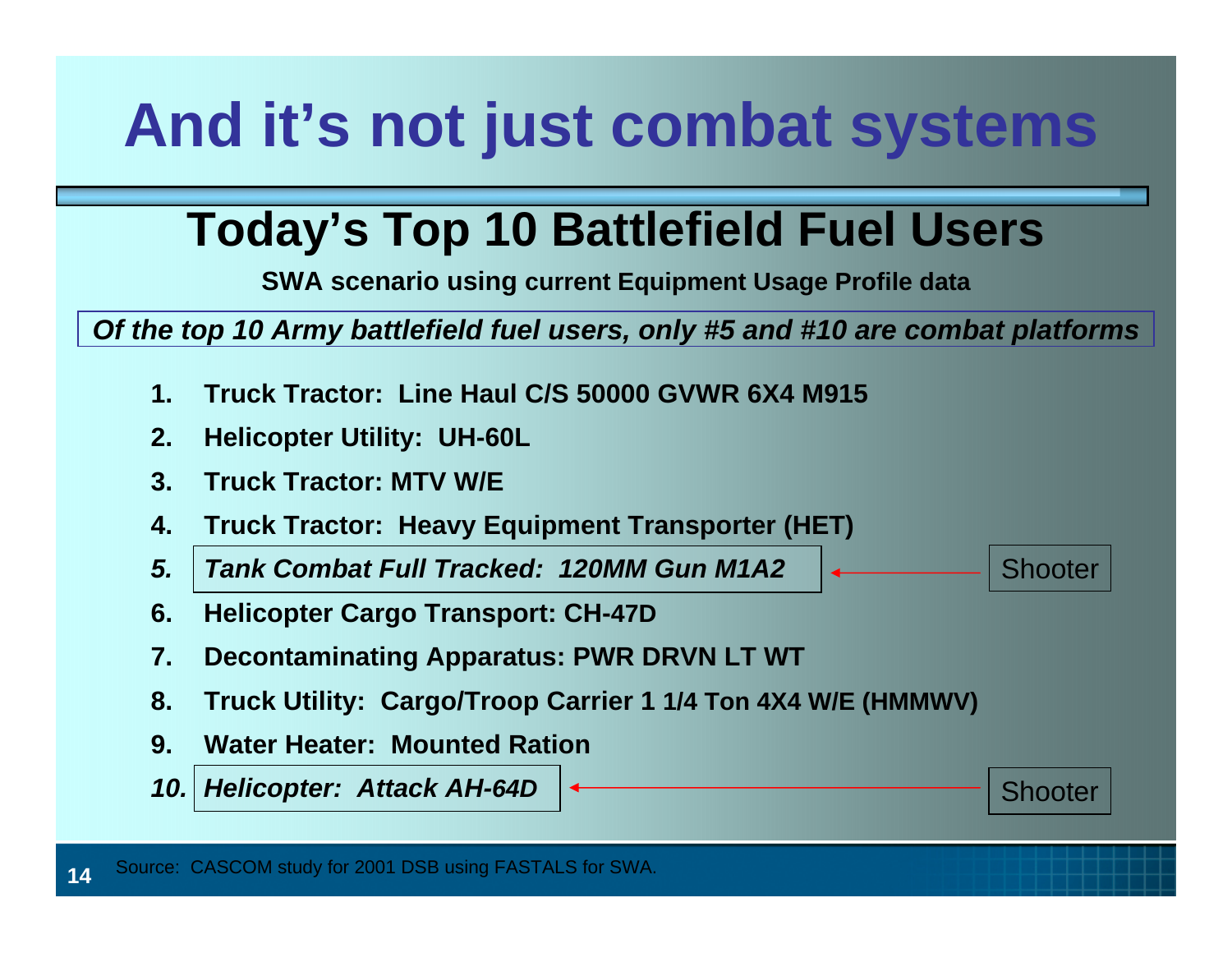# So, with all these great technologies, why don't our platforms produce more "effect" for less "effort?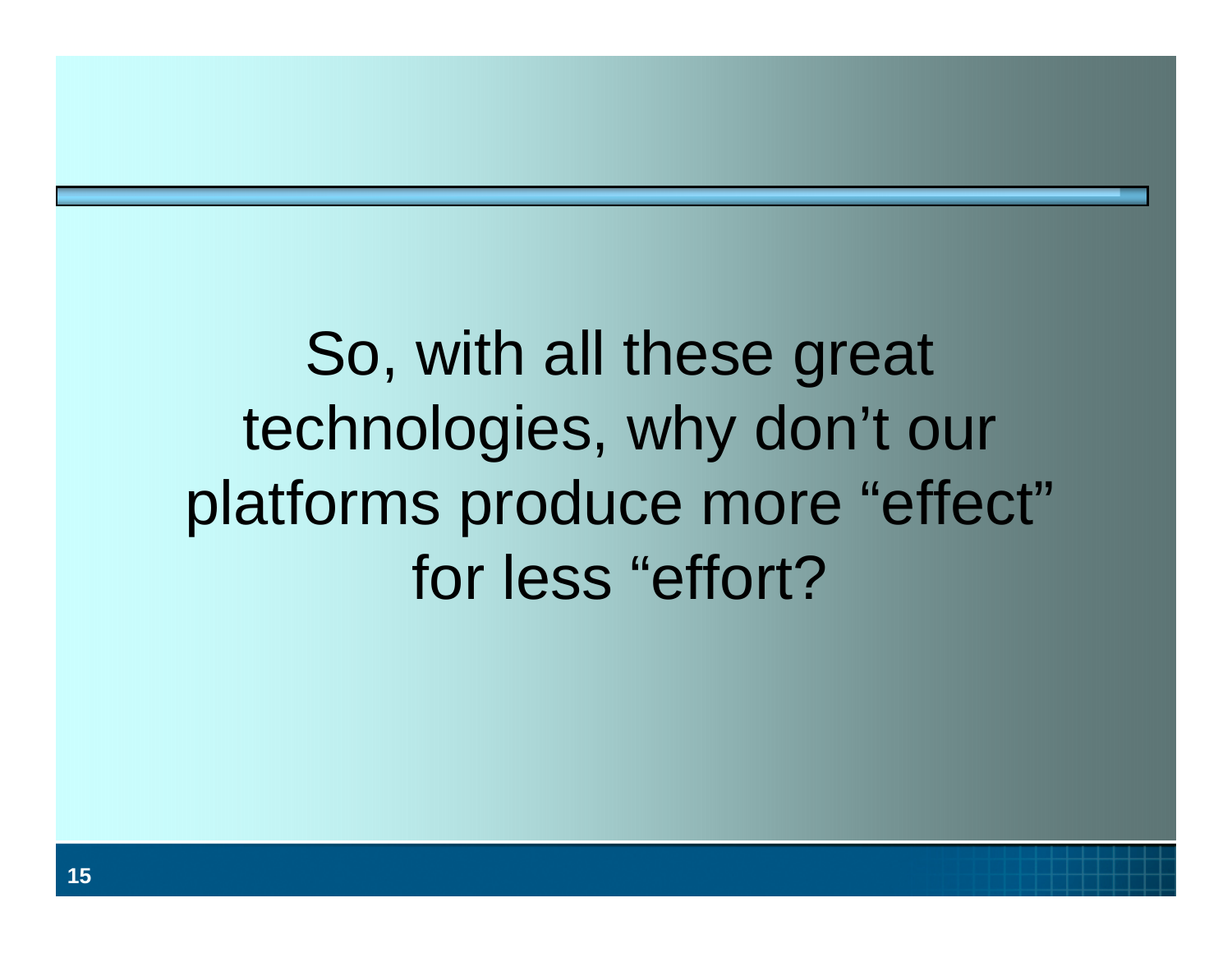

#### DoD Planning *Processes* Undervalue Fuel And Its Delivery Costs

#### and

### DoD Business *Practices and Culture*Disincentivize Strategic Investment or Savings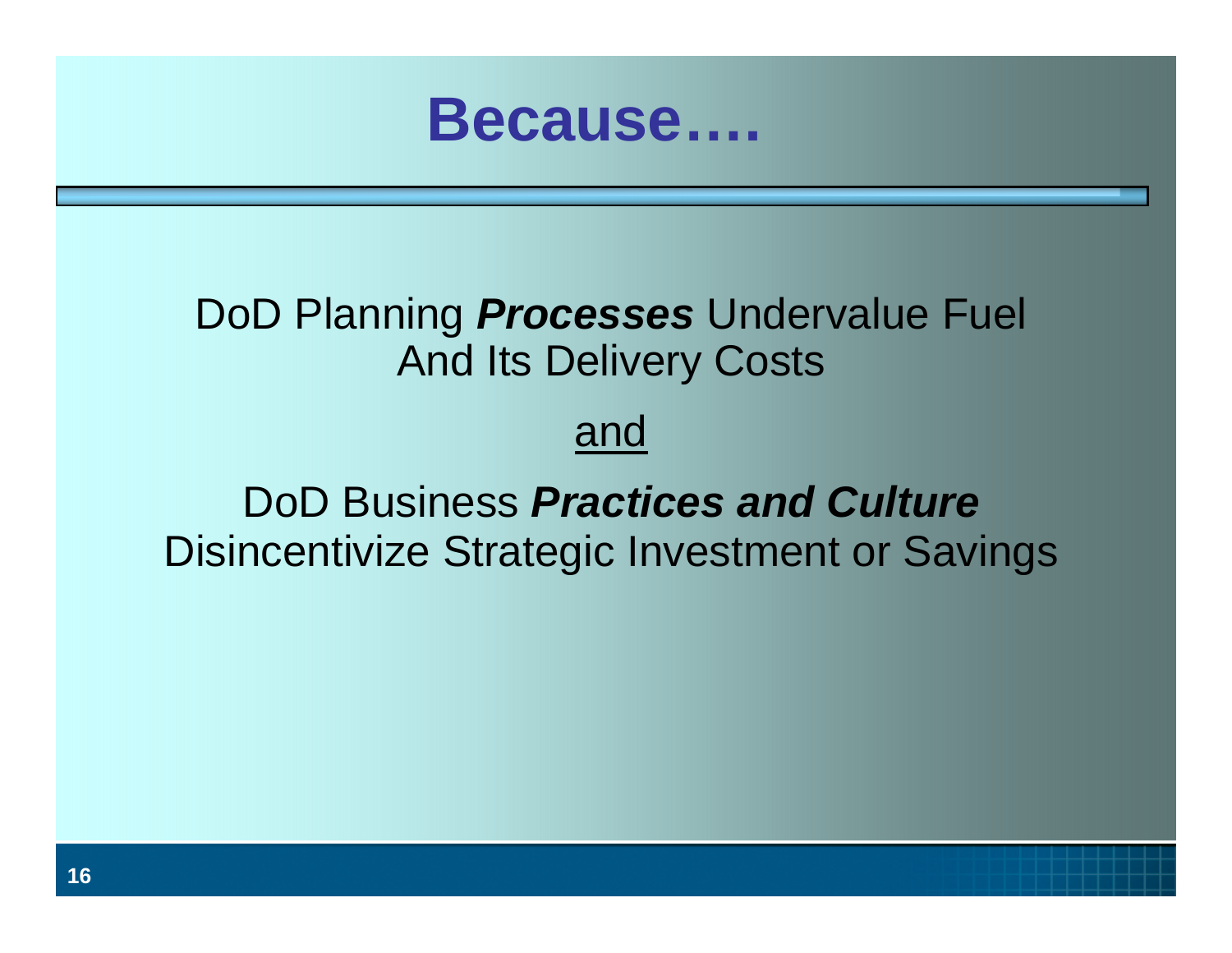## **What We Want DoD to** *Change 3 Processes*

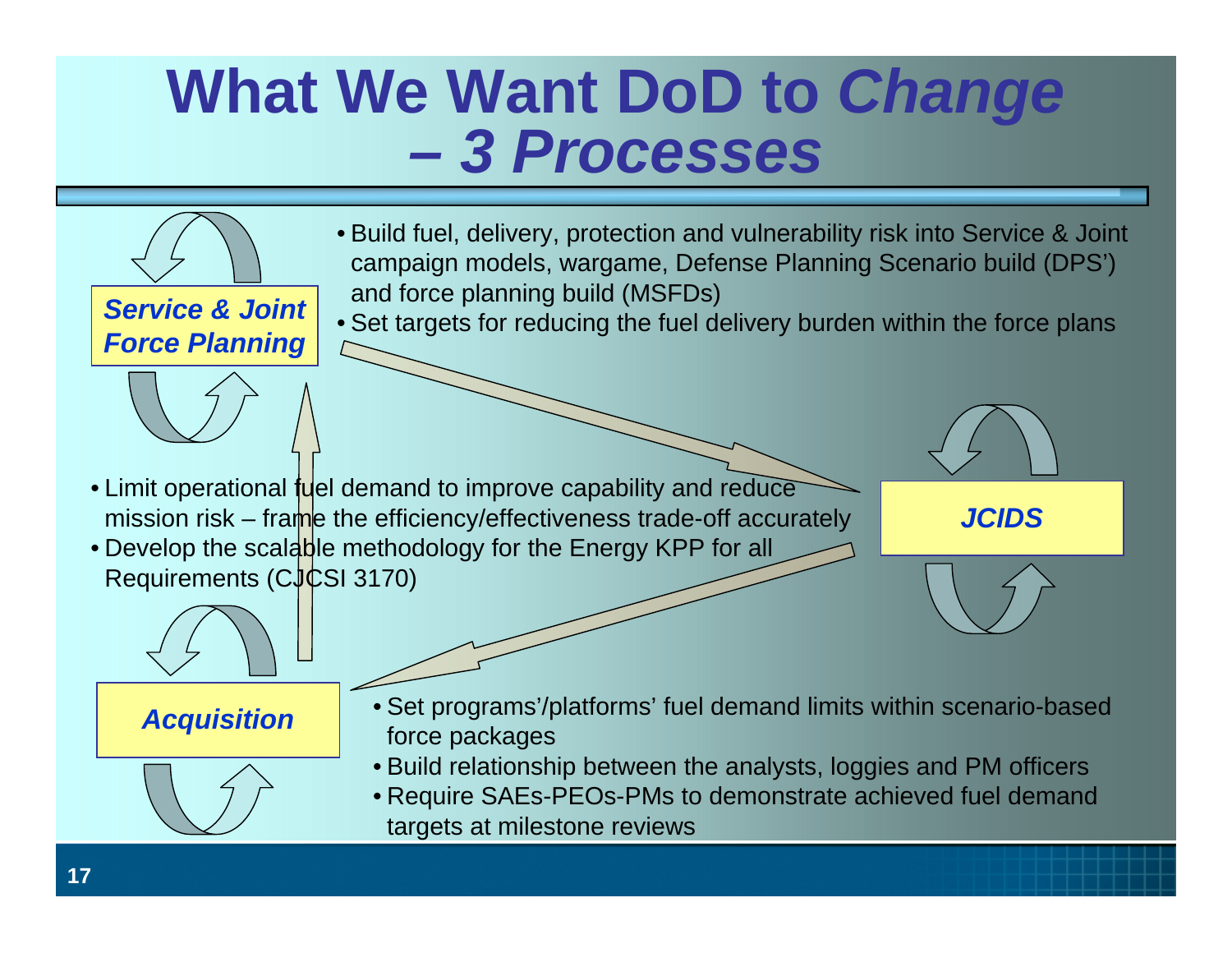## **New Acquisition Procedures – MDD - Where AoA Is Done**

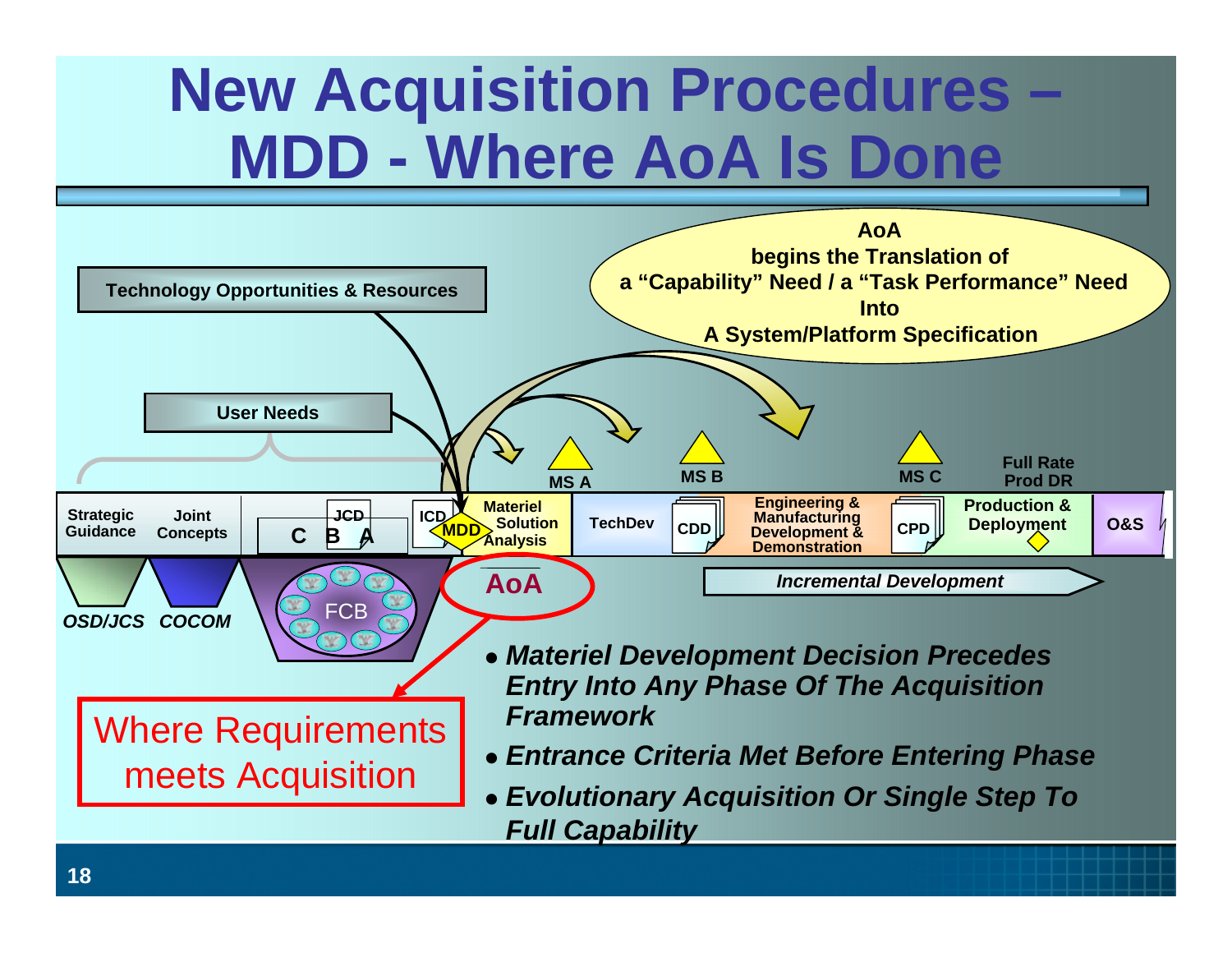# **RESET/Upgrade Opportunities**

- •Large Cost: Army estimates its RESET requirement at **~\$85 Billion**\*…but
- • Army RESET program is also an upgrade program
	- Abrams & Bradleys stripped to the bolts opportunity to reduce energy demand & support req.
	- –Current RESET include tank gun, targeting & sensor upgrades – to defeat what threat? When?
- • Up-armoring HMWVV to reduce combatant vulnerability shifts attacks to the "tail"
	- –Added weight increases fuel and fuel logistics demand, roll-over deaths, reduces mobility
	- Fuel trucks can't be armored combat forces must diverted to protect reducing combat capability
- • What is it worth to ground forces to reduce the fuel demand of legacy equipment?
	- Was unit, theater or enterprise (fuel) risk considered when deciding on investments?
	- Were modern diesel engines considered for M1 upgrades?
	- Are APU upgrade programs aggressive enough?
	- –What demand reduction steps are underway on combat support assts?
- • Revisit operational & development risks - play operational energy demand reduction in the RESET tradespace

\* CSA & CMC Testimony before House Armed Services Committee, as reported by Army News Service, 26 January 07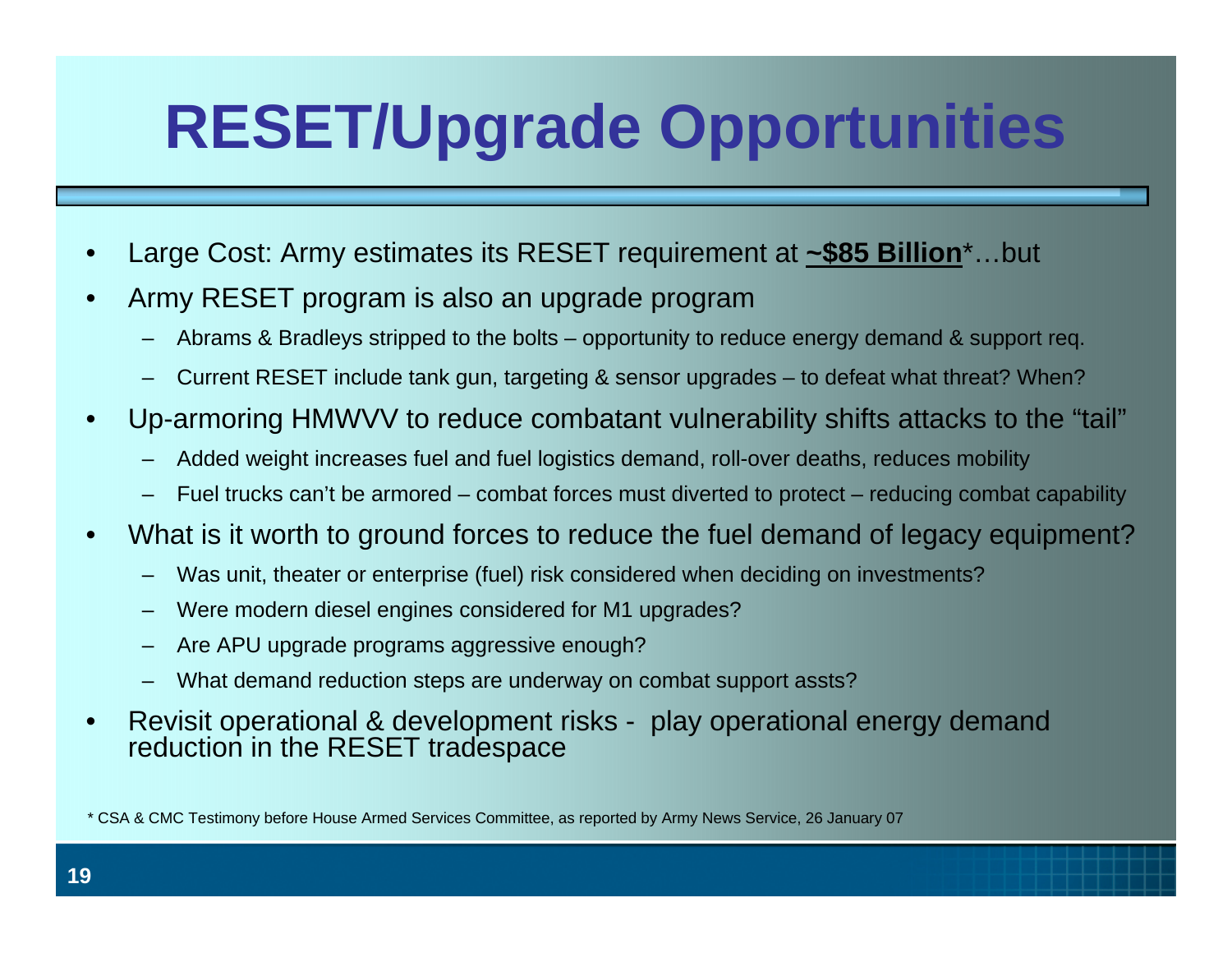## **Current Actions**

- • Implementing FBCF
	- 3 Pilot programs: (CG(X), Next Generation Strike, Joint Lightweight Tactical Vehicle (JLTV))
	- Defense Acquisition Guidebook revision expected this fall
	- Workshops with OSD, Services, Industry & OSD PA&E to develop methodology
- • Integration of energy into Analytic Baseline
	- DPS and MSFD deliberations
	- Service Title 10 wargames
	- Development of methodology for formulating Energy KPP
	- Other studies like MCRS and the Shaping Study
- • DoD-wide Strategic Plan under development
	- Briefed to DAWG on Sep 3
	- 2 Volumes: Strategy and Implementation
	- Broad agreement on Strategy
	- Specific tasks yet to be vetted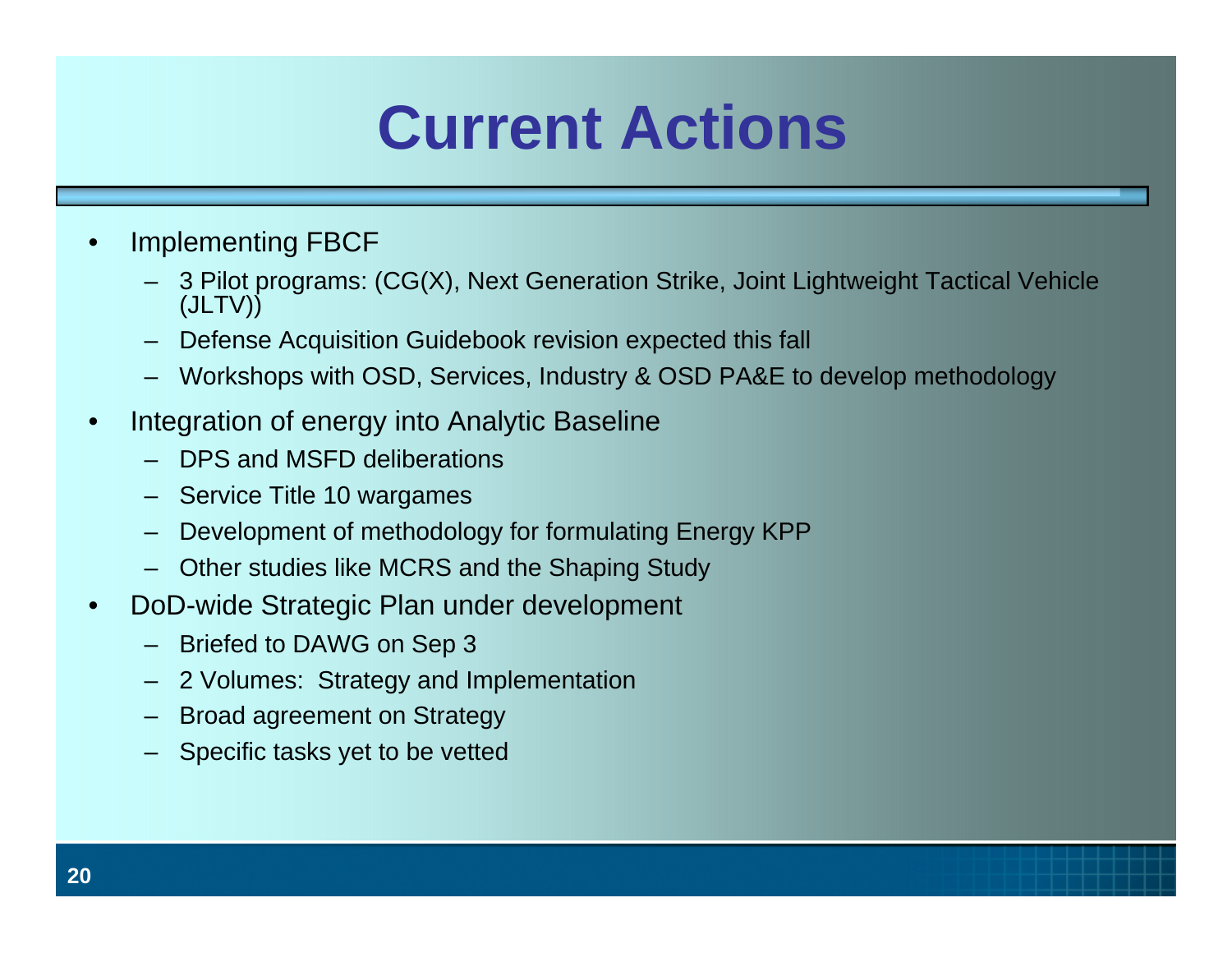## **For More Information**

Chris DiPetto, SES 703.695.4421[Christopher.DiPetto@osd.mil](mailto:Christopher.DiPetto@osd.mil)

Tom Morehouse703.750.6840[Tom.Morehouse@verizon.net](mailto:Tom.Morehouse@verizon.net)

Dave King 703.697.1764[David.King.ctr@osd.mil](mailto:David.King.ctr@osd.mil)

Dave Bak703.697.5773[David.Bak.ctr@osd.mil](mailto:David.Bak.ctr@osd.mil)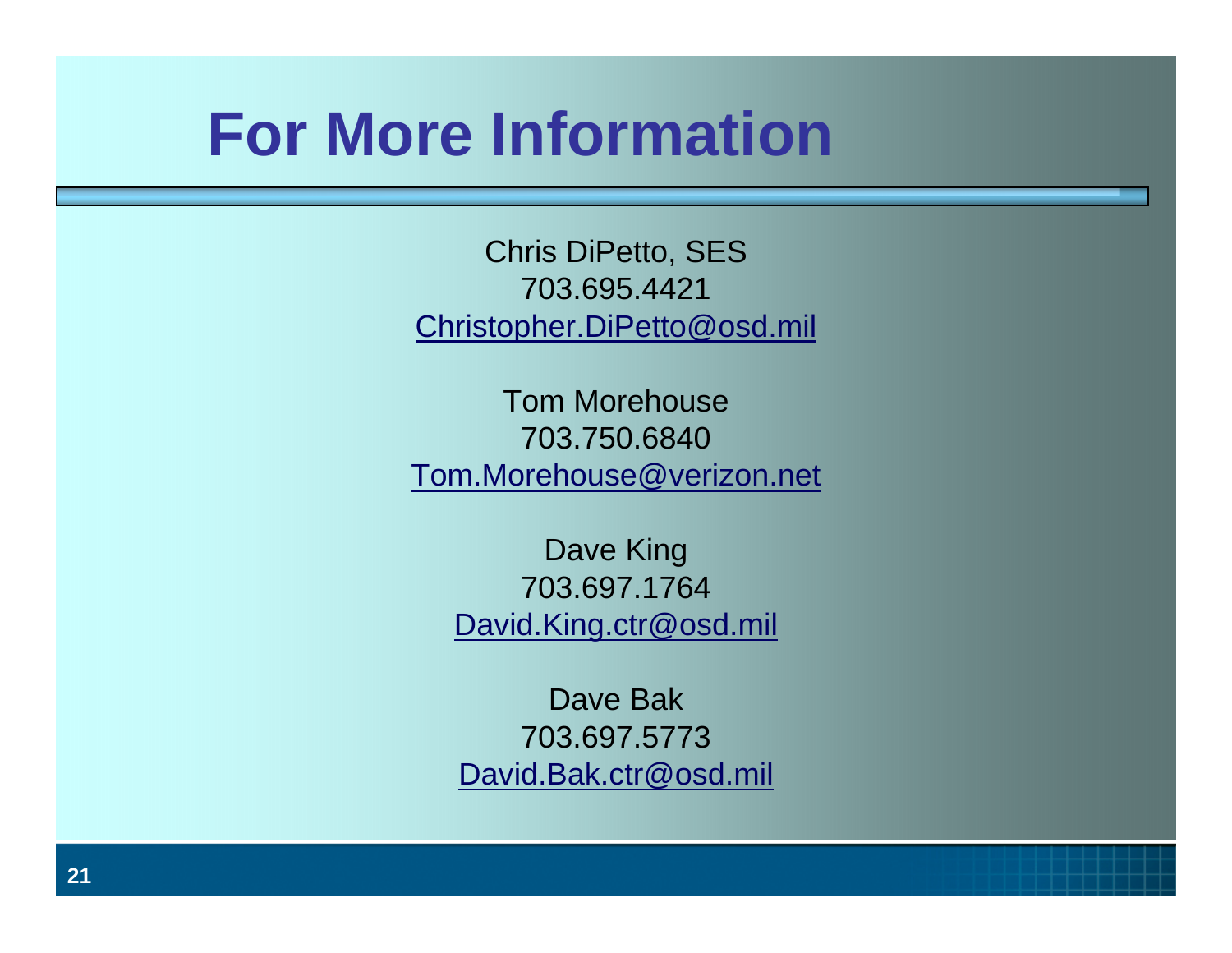

## **Changing How Fuel Demand Informs Acquisition Choices and Tradespace**

**Details on Calculating FBCF**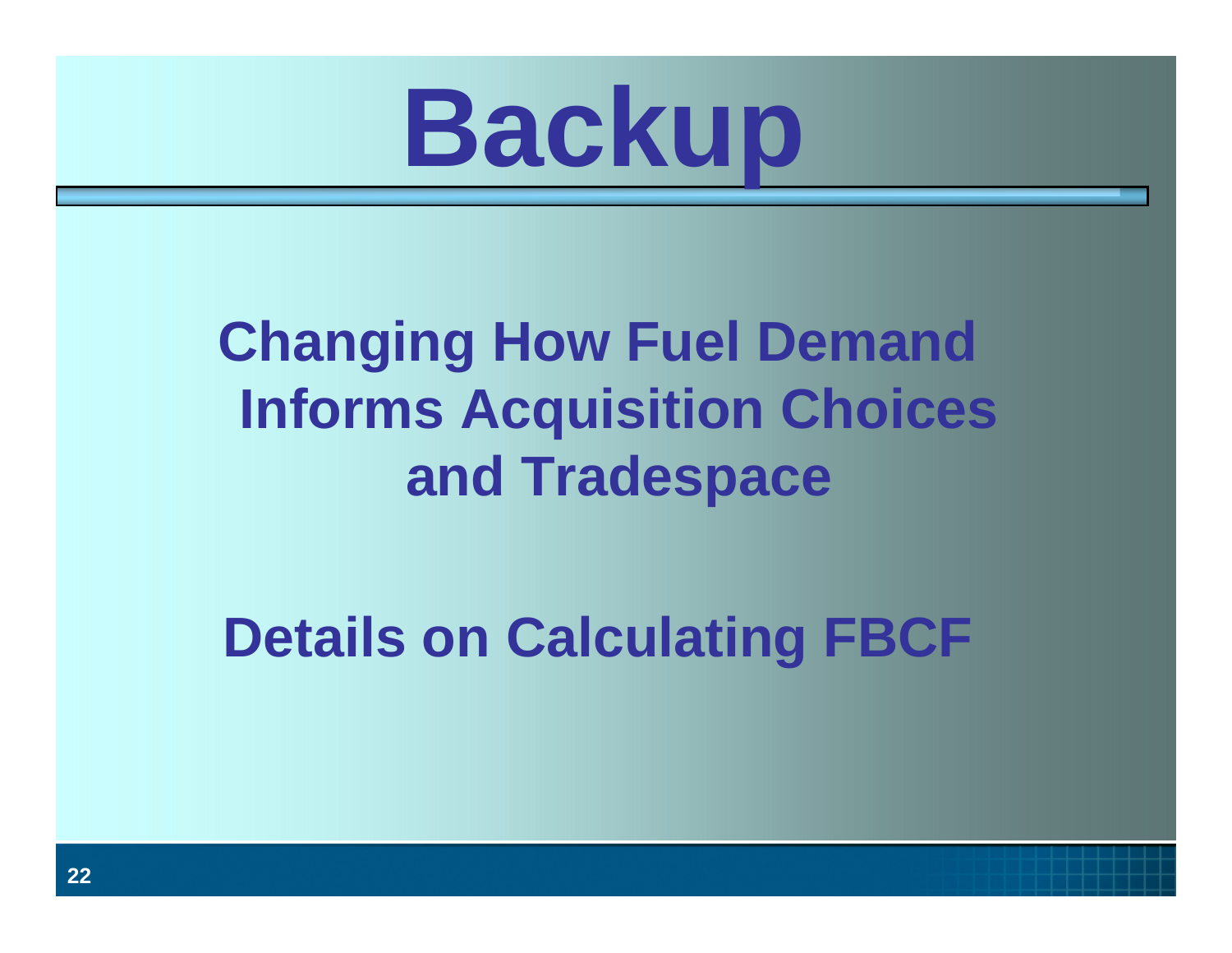## **Fuel & Energy AoA Touchstones**

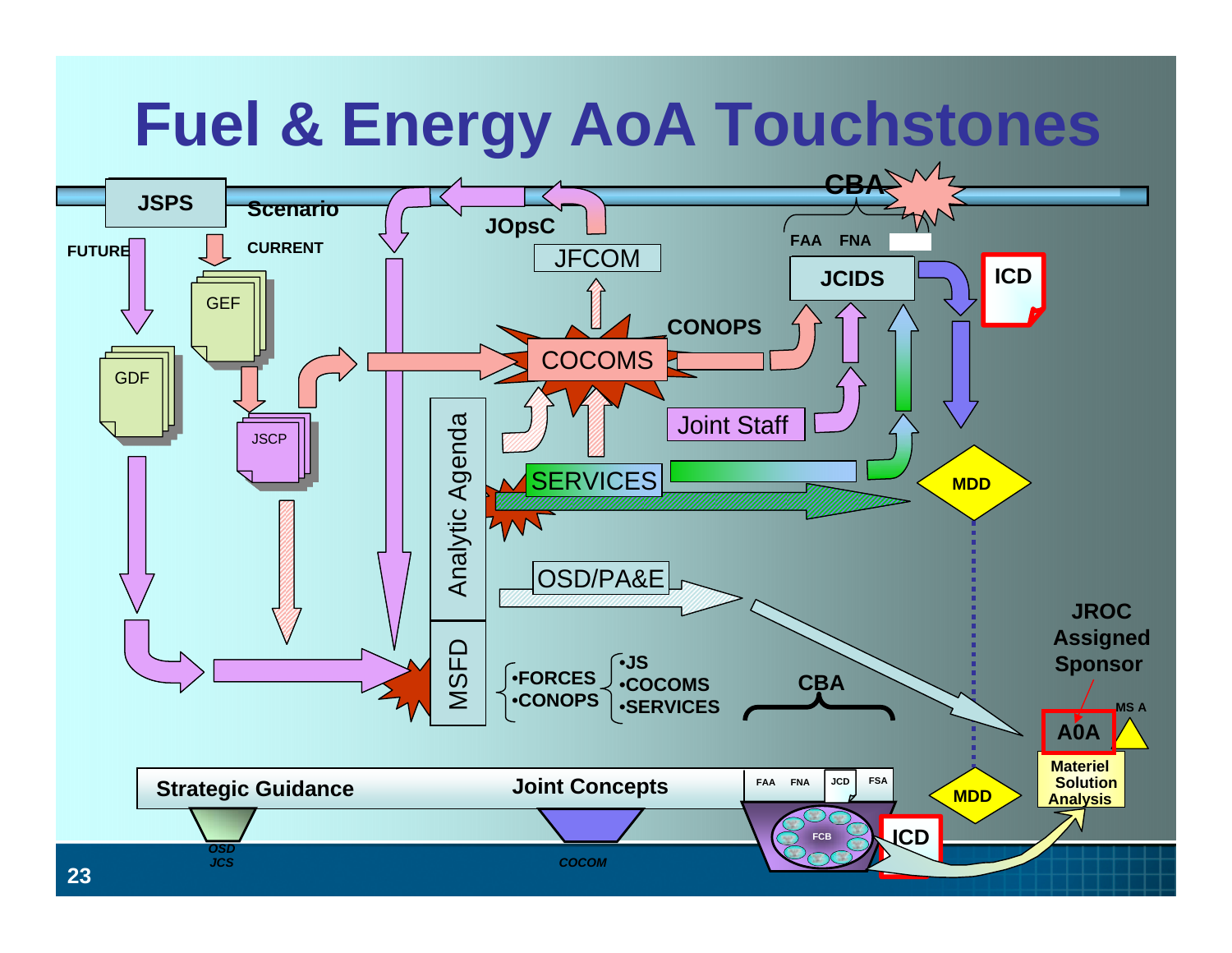## **FBCF: Fuel to "USE" the System To Acomplish the Capability**

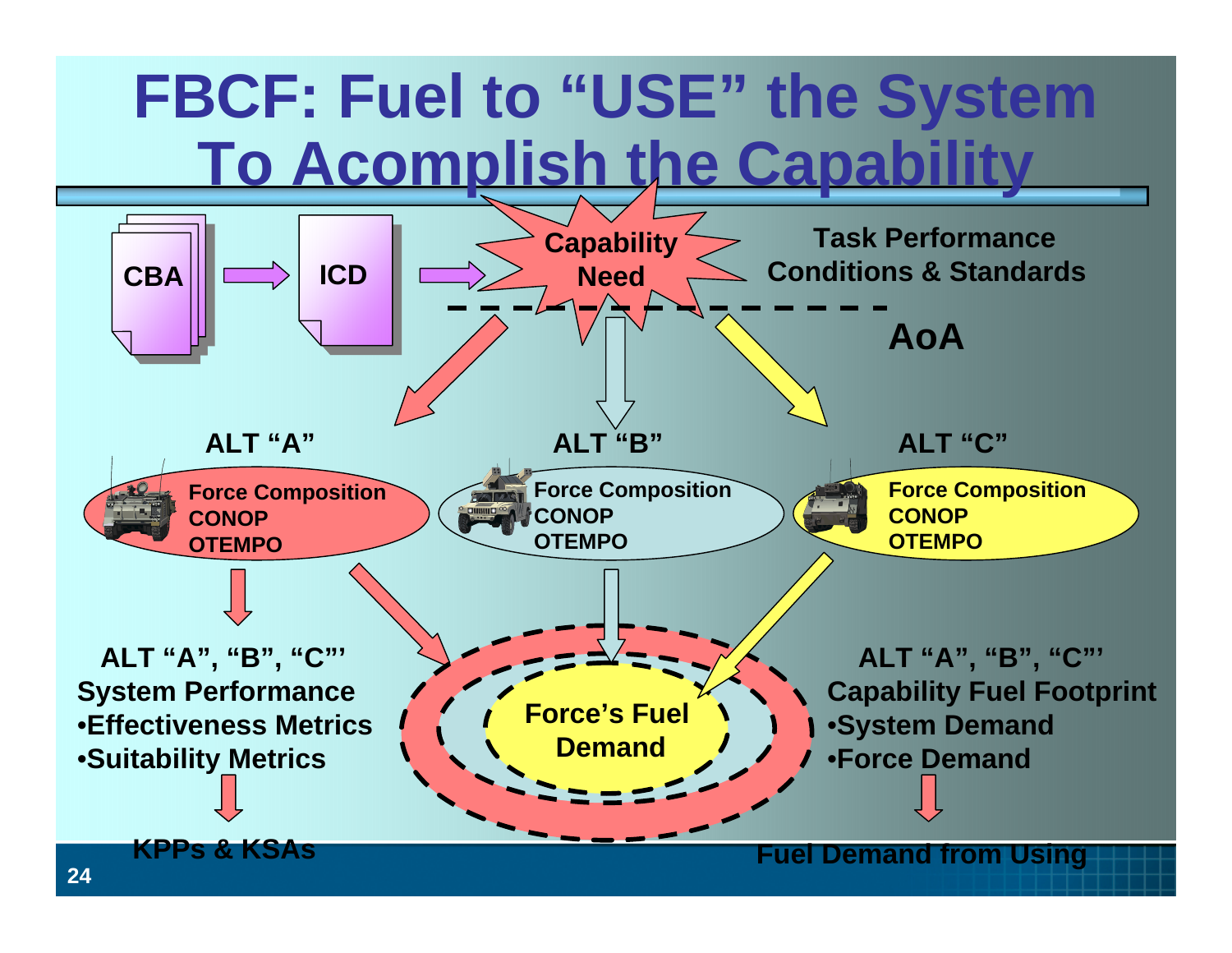# **FBCF: Fuel Cost for USE**

**Q: Why would the Force's demand for Fuel vary by alternative?** 

#### **A: The Presence of the Alternative in the Force may change:**

- **Force Composition**
	- **Improve tooth to tail ratio in the scenario (free up MOG, speed arrival in theater, reduce timeline, etc.)**
- **CONOPS**
	- **Reduce the total number of forces (esp. non-combatants) needed for mission completion**
- **OTEMPO**
	- **Duration of mission reduced**
	- **Long-term scenarios put less stress on total force**

**Each of which affect the amount of fuel needed by the involved Force to wield the capability**

#### **AND**

**the logistics and protection needed to provide that fuel.**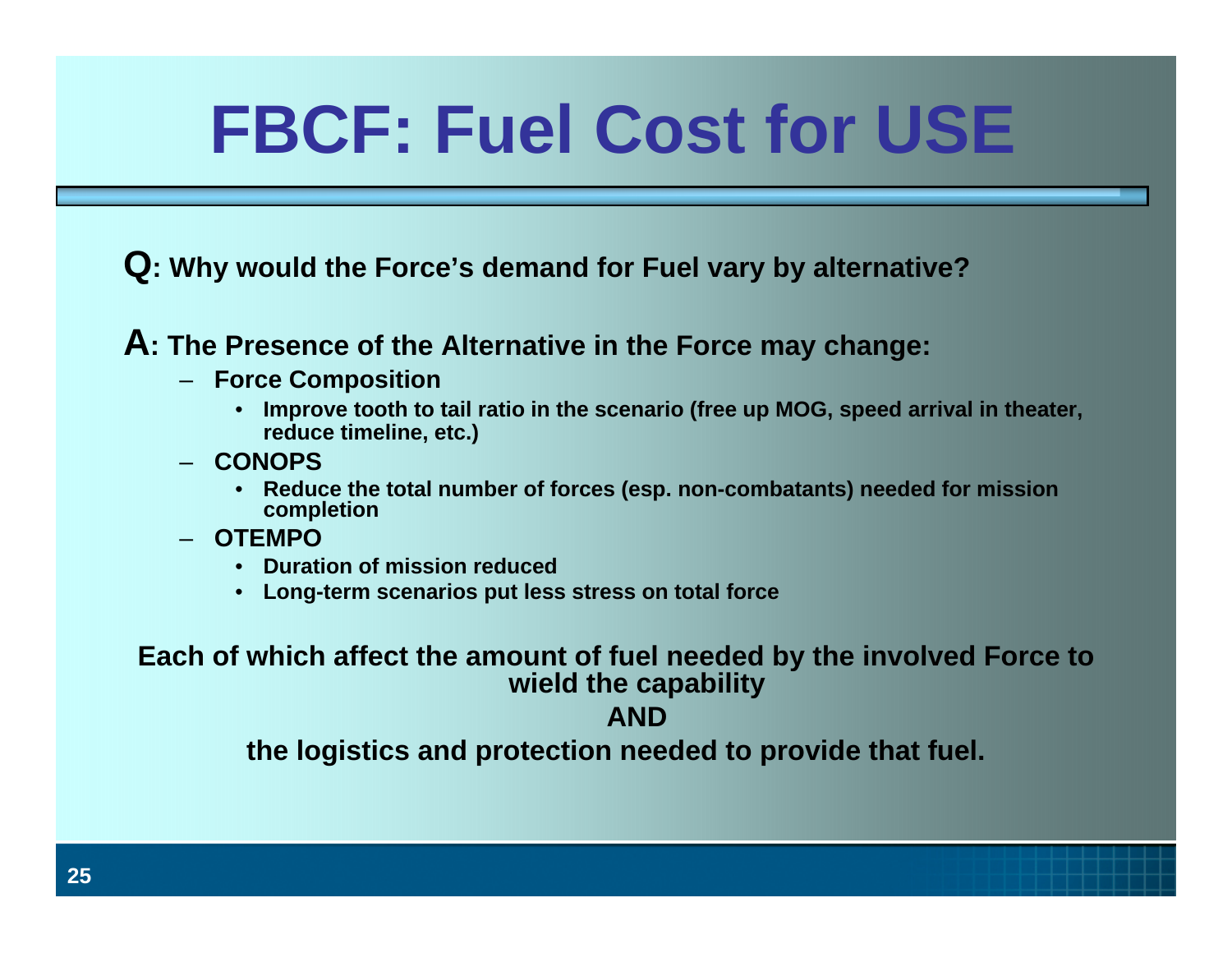# **FBCF: Fuel to "OWN" the System**

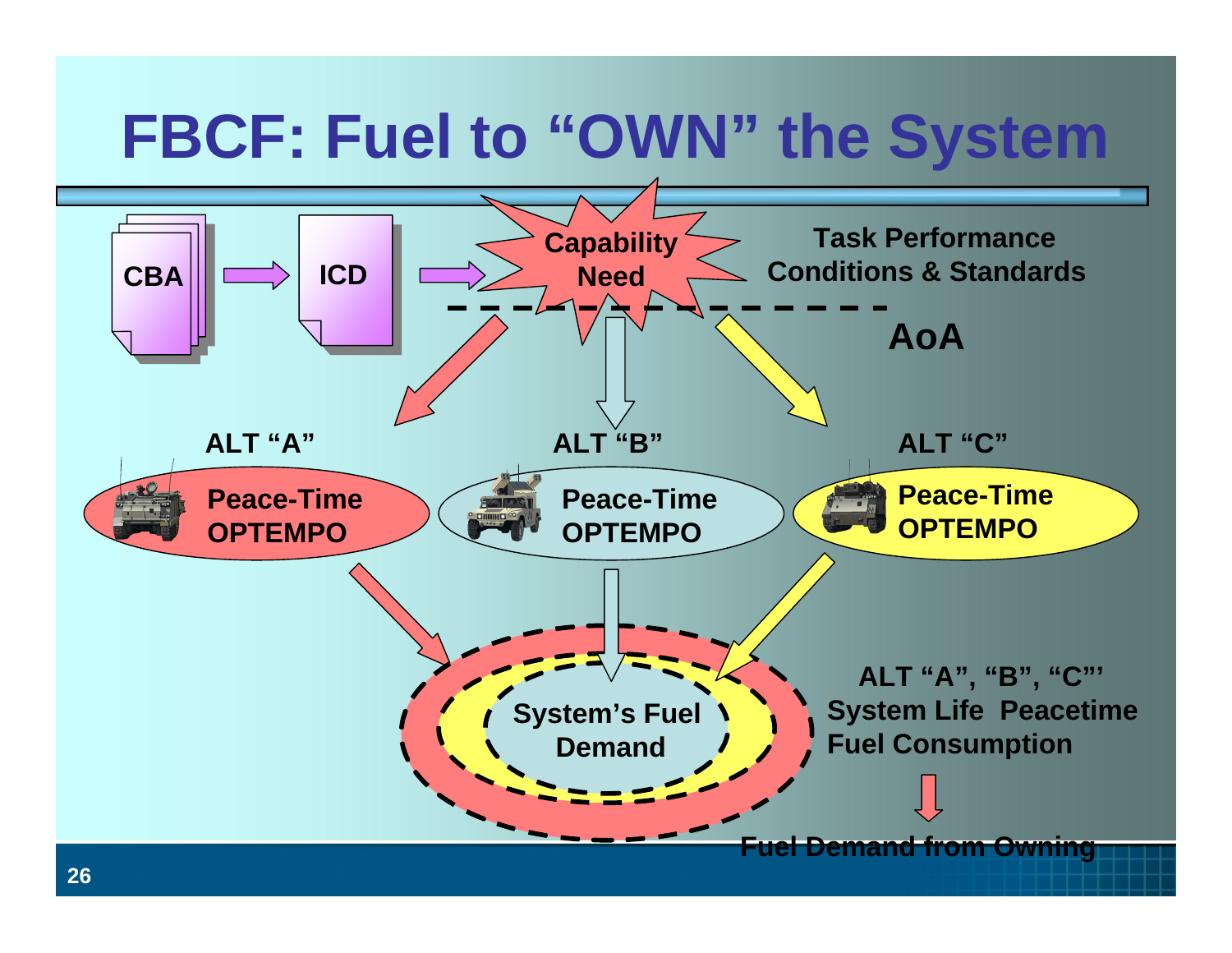# **AoA Calculation of FBCF**

**FBCF refers to the comprehensive Cost of Fuel when using the Alternative to accomplish the ICD specified Capability**

- $\bullet$  **FBCF for an AoA Alternative =**
	- **Fuel Cost of OWNING the System Alternative** 
		- •**Life time, Peace-Time OPTEMPO Fuel Consumption**

#### **+**

- **Fuel cost of USING the Alternative to provide the needed Capability**
	- • **The Cost of field delivered Fuel: Fuel Cost to the Force (with the system embedded) performing the Needed Capability** 
		- **Includes the Cost of Distribution AND Protection of the Distribution of Fuel to the involved Mission Force**

#### **+**

 **Cost of fuel consumed by the involved Force (with the system in it) while accomplishing the Capability**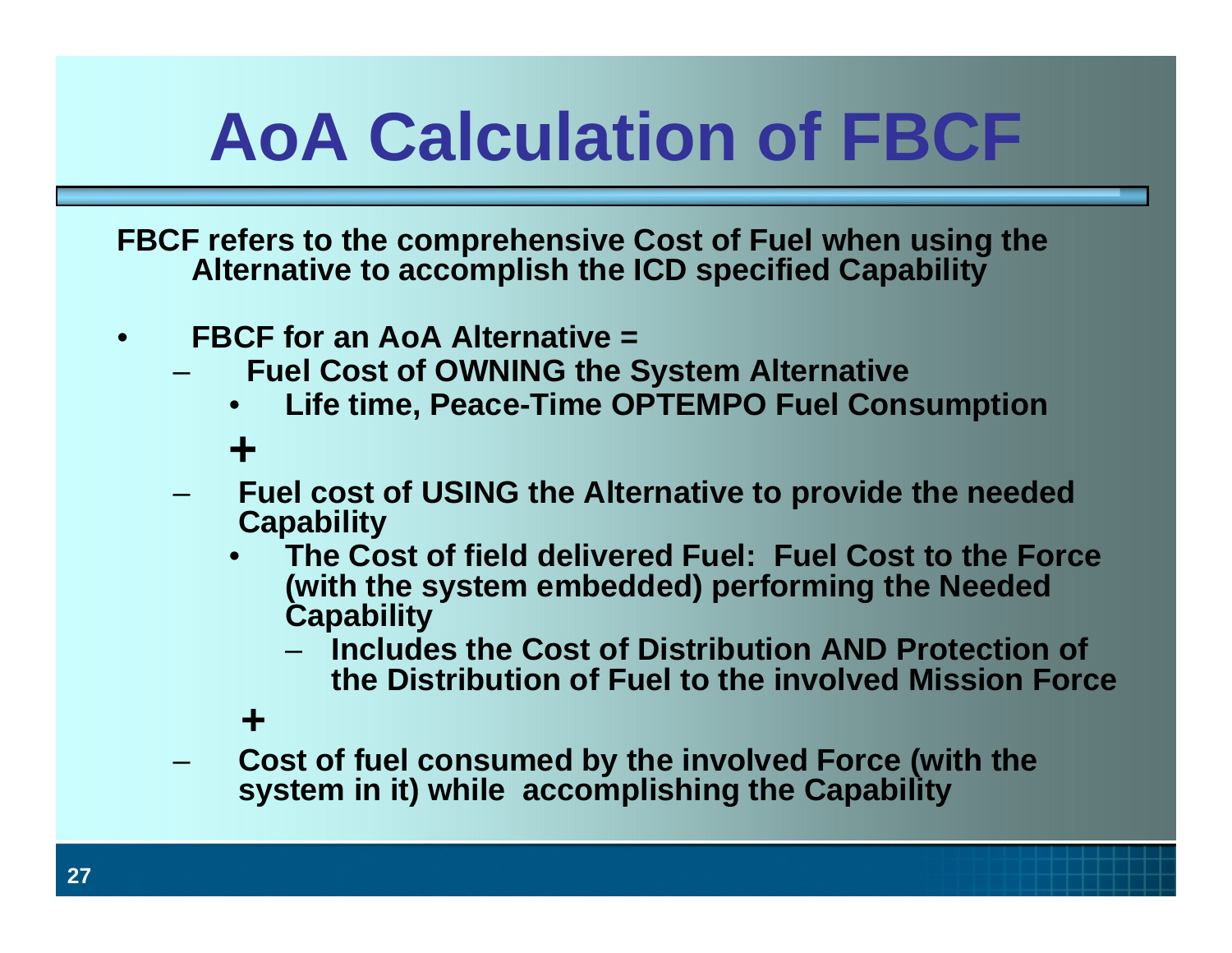